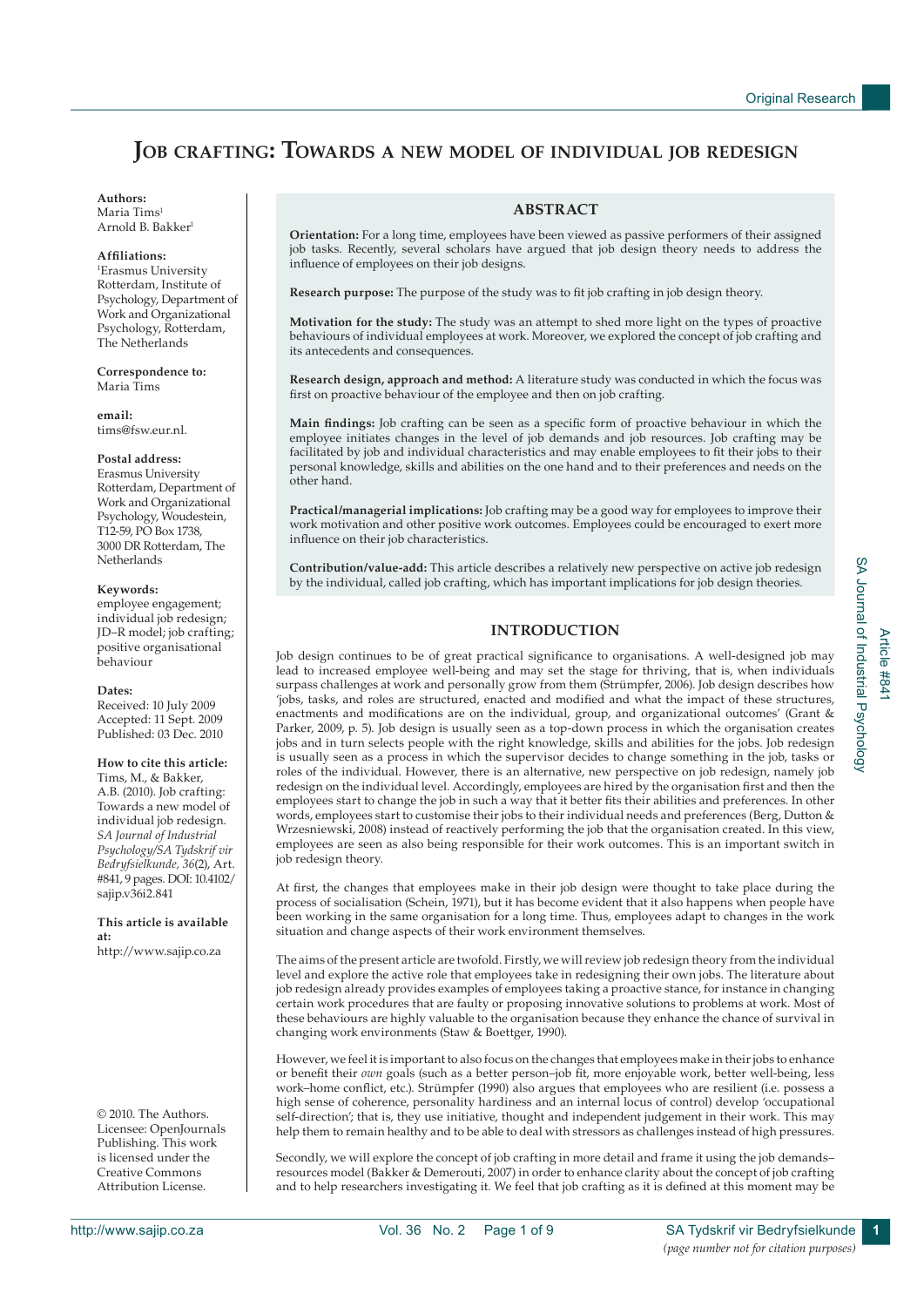a bit general, while we are interested in the actual behaviours of individual employees who redesign their jobs. We therefore propose a theoretical model that can be used to study the jobcrafting behaviours of individuals and that can be applied by organisations to stimulate individual-level job redesign. This model also includes specifc work characteristics and individual differences that may explain why some people are more likely to be job crafters than others.

We will turn to the discussion of the literature about active job redesign by the employee now and then focus on job crafting in more detail.

# **Early approaches to individual-level changes at work**

We will focus on the proactive behaviours of individuals at work in shaping and customising their job tasks, work settings and employment conditions (Hornung, Rousseau & Glaser, 2008; Wrzesniewski & Dutton, 2001). These behaviours are embedded in role theory, which states that employees with the same jobs will perform a slightly different set of tasks because they enact their roles in different ways (cf. Biddle, 1979).

### **Role innovation**

In the case of role innovation, an employee proactively redefnes the entire work role by changing the mission or practice of the role (Van Maanen & Schein, 1979). Role innovation is said to be triggered when the role as it is currently shaped is not able to address the problems that are faced (Schein, 1971). Thus, when employees notice a problem in the defnition of the work role, they try to redefne the role in an innovative way. Role innovation can be enhanced when socialisation processes reinforce the individual to engage in it. For example, the exposure to innovative role models and an individual socialisation process may encourage the new employee to change the organisationally defned role. As a result, the profession concerned becomes more capable of handling new or future situations and has a greater chance of survival.

#### **Task revision**

Another possibility is that work roles are misspecifed. When work roles are misspecified or when work practices are erroneous, counter-role behaviour can be of value to the organisation. Task revision is seen as a form of counterrole behaviour in that it is about resistance to certain faulty procedures at work, to inaccurate job descriptions, or to a dysfunctional role expectation (Staw & Boettger, 1990). However, from the experiments reported on by Staw and Boettger (1990) in their article, it appears that task revision rarely occurs in work settings. The reason for this may be that counter-role behaviours such as resistance to social norms and expectations are regarded as being unvalued by the organisation and, therefore, not appropriate in the eyes of managers and employees. Thus, an employee must really see the value of acting against the norms before they will direct effort into making corrections to tasks. A work environment that is supportive of deviation and peers who are like-minded could facilitate the occurrence of task revision (Staw & Boettger, 1990).

#### **Voice**

Voice is defned as 'nonrequired behavior that emphasizes expression of constructive change with the intent to improve rather than merely criticize' (LePine & Van Dyne, 1998, p. 109). It therefore requires proactivity from the employee and also willingness to be non-conformist. It may take forms such as suggesting more effective ways of doing things in the organisation. As LePine and Van Dyne (1998) write when discussing practical implications, knowledge about voice is especially important to managers in dynamic organisations, in which change and innovative ideas are essential for the organisation to survive. Thus, the organisation has a lot to gain when individuals express voice, although it does not necessarily beneft the individual. Of course, valuable changes may also lead to a better performance appraisal.

All concepts mentioned above are of great value to organisations. When people stand up and express innovative and better ideas regarding performance, the organisation as a whole may beneft from these new perspectives. This will enhance the survival of the organisation, especially in a changing environment. Although these behaviours capture the initiative and activity of the employee in bringing about change at work, they are not focused especially on benefts for the individual. We now turn to proactive behaviours that are more focused on enhancing benefts for the individual worker.

#### **Idiosyncratic deals**

Some individuals negotiate individualised arrangements for work with their employer - the most common are more fexible work hours and more opportunities for development. These individual work arrangements between an employee and an employer are called idiosyncratic deals or, in short, i-deals (Hornung *et al*., 2008; Lai, Rousseau & Chang, 2009). I-deals are intended to beneft both the employee and the organisation. These deals usually arise because the employer finds the employee to be valuable to the organisation and, by granting him/her more fexibility, for example, helps the organisation to retain this employee. Both the organisation and the employee win in this situation. I-deals are a good solution for a better work–life balance and for more opportunities for personal development. However, the pitfall with i-deals is that other employees in the organisation might perceive the i-deal to be fair and to be applicable to them in the future as well (Lai *et al*., 2009). When colleagues of an 'i-dealer' believe the i-deal is not available to them in the future, they may feel that the employer is favouring that employee, causing their trust in and respect for the organisation to be undermined. Negotiating an i-deal is seen as a form of proactive behaviour because it requires employees to inform their employer of their needs and to negotiate the fulflment of these needs (Hornung *et al*., 2008).

### **Personal initiative**

The last concept to be addressed here is personal initiative. Personal initiative is defned as self-starting behaviour by the employee that is consistent with the mission of the organisation, has a long-term focus, is goal directed and action oriented and is persistent in the face of difficulties (Frese, Fay, Hilburger, Leng & Tag, 1997). It is important to note that these actions go beyond what is required from the individual at work. Personal initiative is triggered by the work environment and therefore mainly directed toward work and organizational issues (Frese, Garst, & Fay, 2007).

Role innovation, task revision, voice, i-deals and personal initiative are called active performance concepts because they imply that people can go beyond their assigned tasks to develop their own goals and adopt a long-term perspective to prevent problems (Parker, Williams & Turner, 2006). Furthermore, these proactive changes that employees make in their job design are usually focused on resolving problems for the organisation (LePine & Van Dyne, 1998) and thus do not specifcally contribute to individual outcomes, such as better health, wellbeing or work engagement. It may be argued that, in the end, the employee may proft from the positive outcomes they bring about in the organisation, although the focus of these concepts is not necessarily on these individual outcomes.

We will now turn to the active changes that employees may make in the design of their jobs in order to enhance benefts for the *individual*. Employees may actively change the design of their jobs by choosing tasks, negotiating different job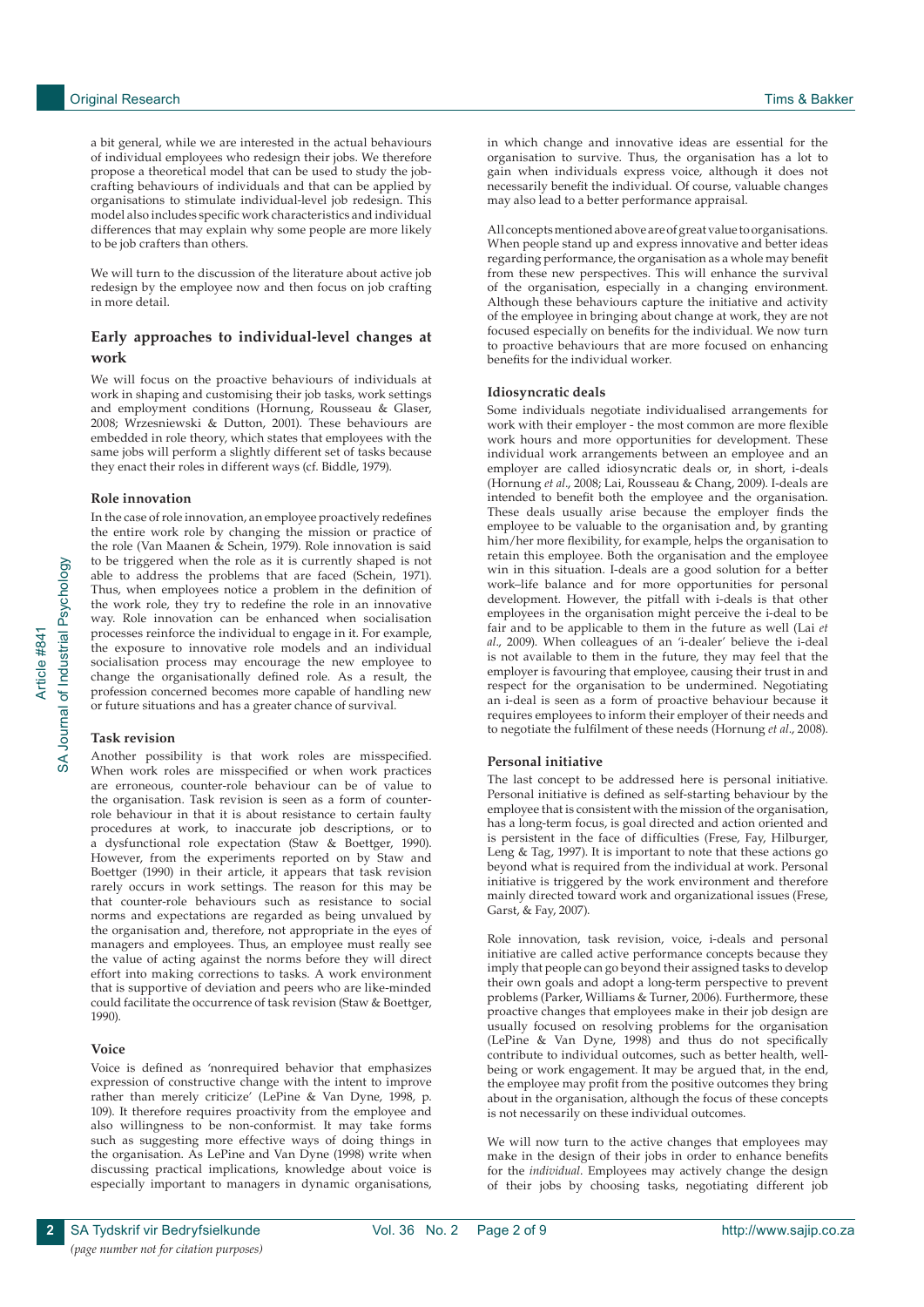content and assigning meaning to their tasks or jobs (Parker & Ohly, 2008). Job crafting has recently been posited as a way of individually redesigning the job in order to enhance personal (work) outcomes in the frst place (Wrzesniewski & Dutton, 2001). However, we will propose indirect benefts for the organisation as well in the *Discussion* section.

# **Job crafting**

Job crafting differs from the former concepts in that it is about proactive changes in the job design that are not specifc arrangements that are negotiated with the organisation (supervisor). It is suggested that these changes are probably not even noticed by the manager (Wrzesniewski & Dutton, 2001). Also, the defnition of job crafting does not explicitly state a longer time focus. Job crafting may also occur as a solution of short duration in a demanding period. This is thought to happen often, not only as a means of solving problems. As a fnal difference, job crafting is not necessarily in line with the goals of the organisation.

Job crafting is defned as changing the boundaries and conditions of job tasks and job relationships and of the meaning of the job (Wrzesniewski & Dutton, 2001). Thus, employees can change how work is conceptualised and carried out (i.e. changing task boundaries), how often and with whom they interact at work (i.e., changing relationship boundaries) and how they cognitively ascribe meaning and significance to their work (i.e. changing meaning). Job-crafting behaviours may lead to many positive outcomes, such as work engagement, job satisfaction, resilience and thriving (Berg *et al*., 2008). Thus, job crafting is seen as a very promising concept in organisational psychology, although it has not received much research attention.

Job crafting is investigated mostly through qualitative research and research on specific work domains. A study by Lyons (2008) demonstrated that job crafting does take place at work and usually without the knowledge of supervisors. Lyons used an interview study to investigate how often job crafting occured and found that 78% of the sample (*N* = 105) reported a minimum of one job-crafting attempt and that a considerable number of these job-crafting behaviours were directed toward tasks and relationships at work. Ghitulescu (2006) examined the predictors (i.e. skills, task complexity and task discretion) and outcomes (i.e. job satisfaction, organisational commitment, job effectiveness and absenteeism) of task, relational and cognitive job crafting in a manufacturing context where 164 workers reported their job crafting behaviours (except for task crafting which was rated by the supervisor) and supervisors reported the effectiveness of the employees (i.e. efficiency and quality). The results of this study showed that the skills of the employees signifcantly predicted task crafting, task complexity predicted cognitive crafting and that task discretion and task complexity both predicted relational crafting.

In addition, the outcomes of the job crafting behaviours in Ghitulescu's (2006) study were as follows: Task crafting and one dimension of relational crafting (i.e. strength of interaction) had a positive effect on efficiency of work and output quality, whereas range of interaction with others (i.e. second dimension of relational crafting) had a significant negative effect on quality. Cognitive crafting related significantly to both the affective outcomes of job satisfaction and commitment, whereas task crafting only predicted commitment. Relational crafting predicted none of these affective outcomes. These results indicate that the three dimensions of job crafting are predicted (partly) by different antecedents and that they themselves predict (partly) different outcomes.

We wish to illustrate here that researchers used different measurement instruments for assessing the three aspects of job crafting. For example, Ghitulescu (2006) had supervisors

rating the initiative of subordinates on their tasks to see how employees crafted their tasks at work. However, as stated above, job crafting usually takes place without the supervisor even knowing about it. Relational crafting was measured with a question asking how often the employee was in contact with others at the job (these interactions were not part of the formal job duties). Cognitive crafting was measured with the task significance measure of Hackman and Oldham (1976). These measures do not explicitly inform us of what it is that employees craft, since asking how often people meet others does not tell us whether employees actually *changed* the number of interactions with others at work. Other job crafting measures were tailored to the specifc profession of the participants and therefore are not suited for general use (cf. Ghitulescu, 2006, Study 2).

In short, there is no consensus yet on how to examine job crafting empirically and generally. We wish to address this gap in the literature by proposing a job demands–resources (JD-R) perspective in job crafting research. The JD-R model divides all work characteristics into job demands and job resources and therefore seems appropriate to use for investigating what specific aspects employees change in their job design.

#### **The job demands–resources model**

satisfaction, respire and the properties of the policies of the policies of the sychology of the sychology in the sychology in the sychology in the sychology in the sychology in the sychology and  $\mu$  and  $\mu$  and  $\mu$  an The JD–R model (Bakker & Demerouti, 2007; Demerouti, Bakker, Nachreiner & Schaufeli, 2001) assumes that every work environment has its own unique characteristics that can still be captured in one overall model. Therefore, it is more fexible and rigorous than previous job design models, such as the job characteristics model (Hackman & Oldham, 1976) and the demand–control model (Karasek & Theorell, 1990). More specifically, the JD-R model is a heuristic model that specifies how employee well-being and effectiveness may be produced by two specific sets of working conditions. The first set of working conditions concerns *job demands*, which represent characteristics of the job that will potentially evoke strain if they exceed the employee's adaptive capability (Bakker, Hakanen, Demerouti & Xanthopoulou, 2007). The JD–R model applies a broader view of job demands when compared to Karasek's demands, which are mainly quantitative in nature, such as workload and time pressure (Bakker, Demerouti & Schaufeli, 2003). More specifically, job demands refer to those physical, social or organisational aspects of the job that require sustained physical or mental effort and are therefore associated with certain physiological and psychological costs (Demerouti *et al*., 2001). Examples are high work pressure and emotionally demanding interactions with clients. The second set of working conditions concerns the extent to which the job offers resources to individual employees (Bakker *et al*., 2007). *Job resources* refer to those physical, psychological, social or organisational aspects of the job that, (1) may be functional in achieving work goals, (2) may reduce job demands and the associated physiological and psychological costs and (3) may stimulate personal growth and development. Job resources are the main initiators of employees' work engagement and consequently of enhanced performance (Xanthopoulou, Bakker, Demerouti & Schaufeli, 2009). Job resources may be located at the organisational level (e.g. pay, job security, career opportunities), at the interpersonal level and that of social interactions (e.g. supervisor and coworker support, team climate), at the level of organisation of work (e.g. role clarity, participation in decision making) and at the level of the task (e.g. skill variety, task identity, task significance, autonomy, performance feedback). Job resources have both intrinsic and extrinsic motivational potential (Bakker & Demerouti, 2007). They are intrinsically motivating because they fulfl basic human needs and foster individuals' growth and development (Deci & Ryan, 2000; Van den Broeck, Vansteenkiste, De Witte & Lens, 2008). As extrinsic motivators they may be instrumental in achieving work goals.

There are two different underlying psychological processes that play a role in the development of job strain and work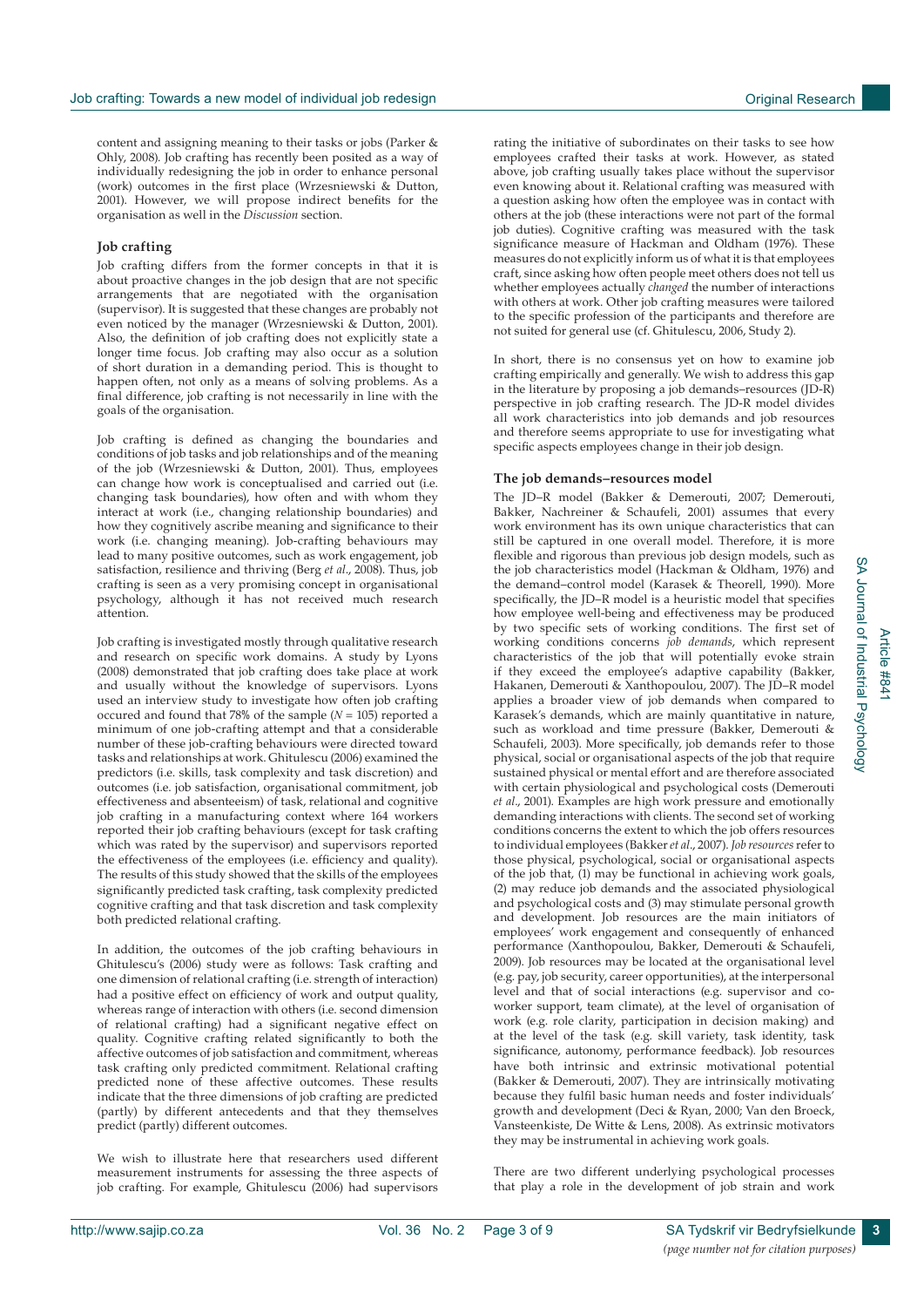motivation. The frst is labelled the *health impairment process*, by which poorly designed jobs or chronic job demands exhaust employees' mental and physical resources and therefore may lead to the depletion of energy and to health problems (Bakker & Demerouti, 2007; Demerouti *et al*., 2001). Here, *burnout* mediates the relationship between job demands (and to a lesser extent poor resources) on the one hand and negative (health) outcomes on the other hand. This health impairment process is supported by research in which occupational stress resulting from high job demands is related with ill physical and psychological health (Jackson & Rothmann, 2006), repetitive strain injury (Bakker *et al*., 2003) and sickness absenteeism (Peterson, Demerouti, Bergström, Åsberg & Nygren, 2008; Rugulies *et al.*, 2007).

The second process proposed by the JD–R model is a *motivational process*, in which it is assumed that job resources have motivating potential and lead to high levels of work engagement, low cynicism and excellent performance. Thus, *work engagement* (i.e. characterised by high levels of vigour, dedication and absorption) mediates the relationship between job resources and positive outcomes, such as commitment to the organisation (Bakker & Schaufeli, 2008; Hakanen, Bakker & Demerouti, 2005; Richardsen, Burke & Martinussen, 2006), extra-role behaviour (Bakker, Demerouti & Verbeke, 2004), connectedness with the organisation (Lewig, Xanthopoulou, Bakker, Dollard & Metzer, 2007) and client satisfaction (Salanova, Agut & Peiró, 2005).

In addition to the main effects of job demands and resources, the model proposes that the interaction between job demands and job resources is also important for the development of job strain and motivation. Job resources may buffer the impact of job demands on job strain, including burnout (Bakker, Demerouti & Euwema, 2005; Xanthopoulou *et al*., 2007). In addition, job resources are most strongly related to engagement when the employee experiences high job demands. Several studies have provided evidence for this interaction effect (see Bakker *et al*., 2007; Hakanen *et al*., 2005).

# **Job crafting framed in the JD–R model**

In order to use the JD–R model to guide job crafting research, we frame job crafting in terms of this model. More specifcally, we feel that employees may change their levels of job demands and job resources in order to align them with their own abilities and preferences. An employee may craft these aspects of the job in three ways according to this model:

- The employee may increase the level of job resources available at work.
- The employee may increase the level of job demands at work.
- The employee may decrease the level of job demands at work.

The second and third dimensions might seem contradictory, but, as LePine, Podsakoff and LePine (2005) point out, some demands can be hindering and therefore stressful (e.g. working with the wrong materials), while other demands can be challenging for the employee (e.g. high task complexity). We decided to take both into account, because decreasing the hindrance demands and increasing the challenge demands may both lead to positive outcomes for the employee (e.g. enhanced well-being and thriving). We will explain the three dimensions in more detail now.

# **Increasing the level of job resources**

Job resources are very important predictors of positive work outcomes, such as work engagement, commitment and client satisfaction, but also act as a buffer to undesired work outcomes, such as burnout (Bakker *et al*., 2005). Thus, in general it would be valuable to have a high level of job resources at work. However, in some work situations the level of job resources may be low, for example when there are no colleagues available for social support or when employees have no autonomy. In this situation it may be good for the employee if he or she could mobilise more job resources in order to be able to deal with the job demands without too much difficulty.

Mobilising job resources is in line with conservation of resources (COR) theory (Hobfoll, 1989), which states that successfully dealing with high job demands is only possible if one has the resources that are helpful in dealing with these demands. It follows then that employees who have more resources will experience less stress than employees who have fewer resources (Salanova, Schaufeli, Xanthopoulou & Bakker, 2010). Furthermore, employees who invest resources are likely to gain other resources. Research suggests that employees who are able to mobilise their job resources experience more work engagement and, in turn, this may lead to more resource gains. For example, Salanova, Bakker and Llorens (2006) found that work-related fow of teachers (i.e. absorption, work enjoyment and intrinsic work motivation) at the end of the school year was predicted by their level of job resources at the beginning of the school year and also the reverse, namely that fow at the beginning of the school year positively predicted resources at the end of the year. Note that we do not expect employees to lower their amount of job resources, seeing that job resources are positively related to favourable work outcomes.

#### **Increasing the level of job demands**

The second form of job crafting may be that employees create a higher level of job demands at their work. In other words, they may create more challenges at their work when they feel that their job is not offering them enough opportunities to use all their skills. Employees may increase their level of job demands by adding tasks to their jobs, volunteering for interesting project groups, or taking over tasks from their supervisor.

These demands are called challenge demands (LePine *et al*., 2005). Challenge demands are not depleting one's energy and are not related to negative work outcomes such as job dissatisfaction and ill health. Instead they are related to goal attainment and work motivation (Cavanaugh, Boswell, Roehling & Boudreau, 2000). This implies that not all demands are bad for employees, since some demands may result in increased efforts by the employee, which in turn may lead to satisfaction when attaining a difficult goal. In their study, Cavanaugh and colleagues showed that self-reported job demands were related to either positive (i.e. job satisfaction, less job search and less voluntary turnover) or negative (job dissatisfaction, job search and voluntary turnover) work outcomes, depending on the demand that was investigated. All challenge demands (i.e. high workload, time pressure, job scope and high responsibilities) produced positive work outcomes.

It is expected that employees only increase their level of job demands when they have enough job resources available to deal with them. In other words, adding job demands while there are not enough job resources to handle them will increase the likelihood of health impairment; in this case employees have to invest too much effort.

#### **Decreasing the level of job demands**

The third form of job crafting that employees may employ is by decreasing the level of job demands when these exceed their capabilities. They may do so by asking colleagues to help them with their tasks, or by reducing the number of interactions they have with demanding customers or colleagues. In this way, the employee may be able to attain the work goals without too much effort and by staying healthy. Building on the notion of challenge demands, these demands are called hindrance demands because they hinder the employee in achieving valued goals (Cavanaugh *et al*., 2000). Examples are role ambiguity, concerns about job security and role confict (LePine *et al*., 2005). For employees it is thus important to fnd a way to lower the levels of hindrance demands in order to perform well and to be satisfed with their jobs.

The attentive reader may notice now that we did not include the cognitive dimension proposed by Wrzesniewski and Dutton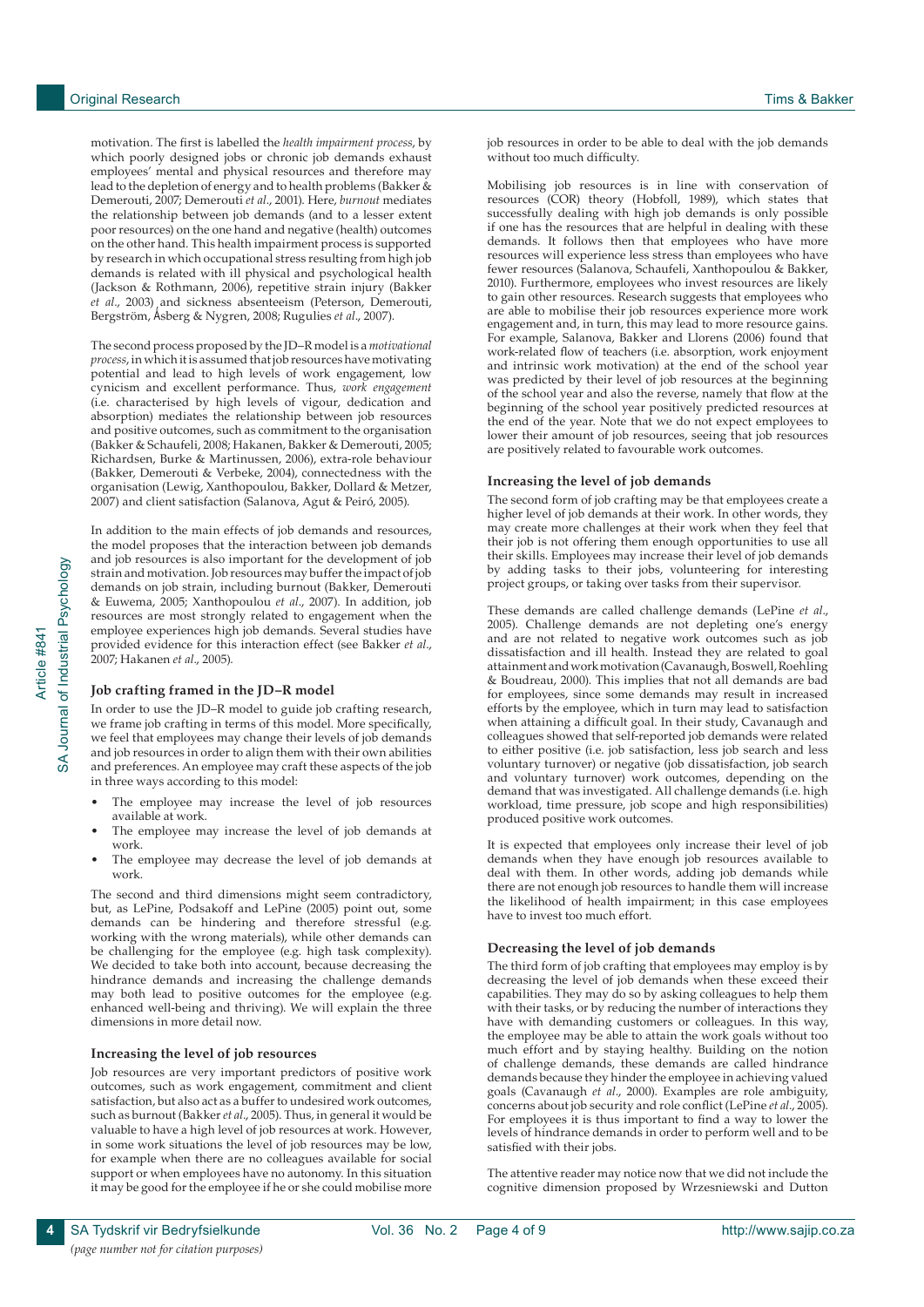(2001) (i.e. changing the meaning of work). We feel that cognitive change may be more like coping with the circumstances as they are and not about *actively* shaping the boundaries of one's work, which is the defnition of job crafting as proposed by Wrzesniewski and Dutton. Our aim is to research the actual behaviour of employees in modifying their job design to enhance their own work motivation. The other two dimensions defined by the aforementioned authors (i.e. changing the task and relational boundaries of one's work) are in line with the dimensions we proposed. For example, changing the relational boundaries can be found in our dimension of mobilising job resources, since social support and other relationships can be seen as job resources.

The focus in the remainder of this article is on work characteristics and individual differences that may explain why some people are better job crafters than others.

# **Antecedents of job crafting**

In this section we report characteristics of the work situation and characteristics of employees that may be moderators of job-crafting behaviours. We will start with the characteristics of the work situation, since they may play an important role in facilitating job-crafting behaviours. Then we will discuss individual characteristics of people that may explain why some persons are more likely to craft their job than another person. The included work characteristics and individual differences that are discussed here are necessarily selective rather than exhaustive and the whole model is summarised in Figure 1.

#### **Person-job ft**

As a result of the aforementioned level of job demands and job resources that are inherent in the employees' jobs, there may either be a person-job fit or a person-job misfit. There are two aspects of person–job fit, namely, (1) the fit between an individual's knowledge skills and abilities on the one hand and individual's knowledge, skills and abilities on the one hand and the job demands on the other hand (i.e. demands–abilities ft; the job demands on the other hand (i.e. demands-abilities ht;<br>Cable & Judge, 1996; Lauver & Kristof-Brown, 2001) and (2) the The employees fit between the needs and desires of an individual and what is provided by the job (i.e. needs–supplies ft; Cable & DeRue,

2002). Thus, person-job fit incorporates what a worker can do and wishes for in the job and what the job demands from and offers the worker. When these factors are in balance, the employee is likely to experience a good fit to the job, but there may also be a misft when one (or both) of the aspects are not balanced.

For example, a job that requires a thorough knowledge of computer processes but does not offer a less skilled worker opportunities to follow courses, may lead to misft being experienced by this employee (i.e. demands–abilities misft). If one is able to solve this misft by learning from more experienced colleagues, the fit can be restored. Job crafting may be a good way to accomplish this, because the employee knows what causes the misft and how to reduce it. The existence of a misft is then a trigger to engage in job crafting. This view is not entirely new: Frese and Fay (2001) argued that negativity at work, such as job dissatisfaction (e.g. following a misft), is often the reason for employees to engage in proactive behaviour.

**Proposition 1:** Person–job misft leads to job-crafting behaviours

#### **Autonomy**

The characteristics of the work environment may themselves play an important role in enhancing the possibility to make changes in the job design. Autonomy at work is an important work characteristic and is defned as the extent to which a job allows one the freedom to schedule work, make decisions and select the methods used to perform tasks (Hackman & Oldham, 1976). Autonomy at work is often essential for employee health, because a high level of discretion at work is associated with more opportunities to cope with stressful work situations (Bakker *et al*., 2005). When autonomy is enhanced, employees also report acquiring new skills and experiencing more responsibility for problems at work (Parker, 1998). The opportunity to decide for oneself what and how to do the job may therefore be a precondition for job crafting (Wrzesniewski & Dutton, 2001).

If employees feel they have no freedom/opportunity to craft their jobs they are less likely to attempt to change some aspects of their jobs. Thus, an important condition will be that



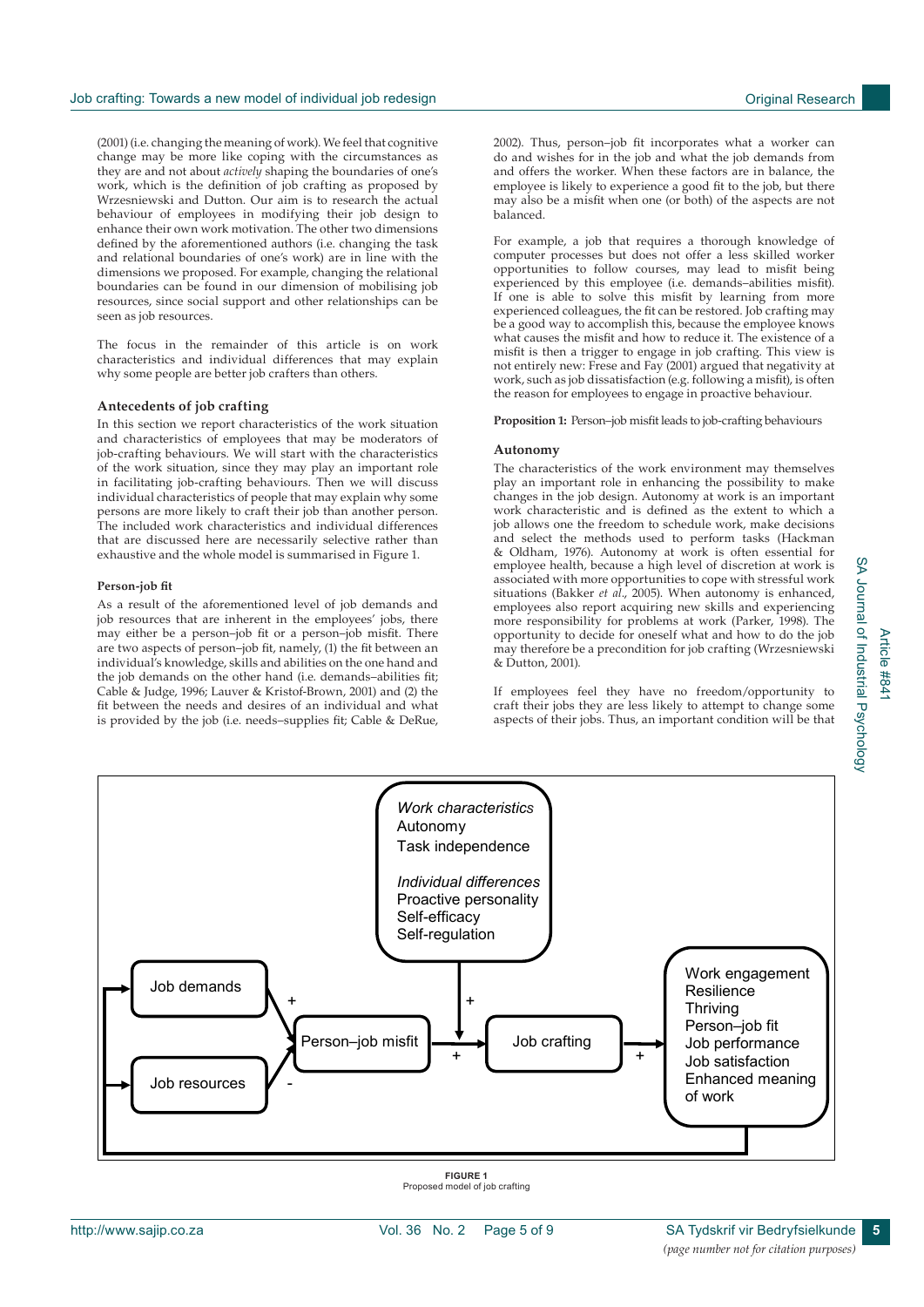employees have enough control over their work to perceive that they have the opportunity to enact their ideas or wishes. In the research conducted by Lyons (2008), perceived control was measured as a facilitating aspect of work that would enhance the job-crafting behaviours of salesmen. Less than a quarter of the sample (23%) reported to perceive many opportunities to make changes in their work, while 39% said they had no or very little opportunity to make changes. This is a very surprising fnding for a sales job, in which people are thought to have substantial freedom over their behaviours and it needs to be addressed in future research.

### **Task independence**

Job crafting is more likely to occur when employees perform tasks that can be performed independently of each other. When employees do not have to rely on the performance of other colleagues it will be easier to make some adjustments to the job to facilitate positive outcomes. In contrast, when employees perform tasks that are highly interdependent (i.e. where successful performance is dependent on the successful performance of others; Kiggundu, 1983), it may be very difficult to proactively change something in the job. Such a change would imply that it also changes something for the other employees who are dependent on the performance of the job crafter (Wrzesniewski & Dutton, 2001). Since job crafting is thought to take place to enhance individual benefits, it is likely that the dependent others are not always positively affected by these changes.

**Proposition 2:** High levels of autonomy and task independence facilitate job crafting because employees will experience the freedom to make changes in their jobs.

#### **Individual differences**

We now turn to the individual differences that may play a role in job crafting.

#### **Proactive personality**

An important moderator of proactive behaviours (such as job crafting) is a proactive personality (Crant, 2000). People with a proactive personality are expected to engage in job crafting more readily than people without this characteristic, since they take the initiative in improving current circumstances, identify opportunities for change, take action and persevere until they bring about meaningful change (Bateman & Crant, 1993; Crant, 1995; 2000; Grant & Ashford, 2008). It is assumed that proactive individuals create their own environment and therefore are more likely to be effective in their jobs (Crant, 1995; 2000). Thus, proactive employees are more likely to change those aspects of their jobs that are not contributing to the attainment of certain work goals. For example, they anticipate future demands and take action to overcome or prevent these demands (Fay & Frese, 2001). It is therefore expected that these individuals will also be able to craft their jobs in such a way that they themselves experience more positive outcomes in their jobs. Research already suggests that proactive persons show more innovative behaviour at work, which is a form of active involvement in change at work (Seibert, Kraimer & Crant, 2001).

# **Self-effcacy**

The belief employees have in their abilities to engage in certain tasks or to make changes in the work environment will most likely infuence employees' job-crafting behaviours. Employees who feel self-efficacious are more likely to act (Vough & Parker, 2008). Thus, employees with a high level of self-efficacy feel that they have a high likelihood of success in performing the behaviour. There is evidence that self-efficacy is related to proactive concepts such as taking charge (Morrison & Phelps, 1999) and personal initiative (Speier & Frese, 1997). Moreover, when employees have experienced positive outcomes from earlier attempts to craft different tasks, for instance, they might also be more likely to engage in job redesign at a later time (*cf*. Bandura, 1977). Salanova *et al*. (2010) refer to a Spanish study by Ventura, Salanova and Llorens (2008) showing that high levels of self-efficacy related to high levels of challenge demands and that these, in turn, positively predicted work engagement. This suggests that high efficacy beliefs may lead to the crafting of challenging job demands, while low levels of self-efficacy may not lead to job crafting.

#### **Regulatory focus**

A third individual-difference variable that may be highly relevant for crafting behaviour is regulatory focus. Regulatory focus theory proposes that individuals can have a promotion focus (i.e. ideal self-regulation) or a prevention focus (i.e. ought self-regulation). The former is concerned with advancement, growth and accomplishment, whereas the latter is concerned with security, safety and responsibility (Crowe & Higgins, 1997). Individuals high in promotion focus are sensitive to positive outcomes and thus approach situations with an expected positive outcome (Higgins, 1998). Accordingly, they may be more likely to change aspects of the job in order to be more satisfed and effective than individuals with a prevention focus. It is assumed that those employees who strive for advancement and growth may accomplish that by crafting their jobs.

**Proposition 3:** High levels of proactive personality, selfefficacy and focus on promotion lead employees to engage more readily in job crafting than individuals who score low on these individual-difference variables.

# **Stimulating job crafting through tailored feedback**

The general view held in this article is that job crafting is a good means to enhance person-job fit and, as a consequence, many other positive outcomes for the employee and in the end also for the organisation. However, we also acknowledge that not all employees are likely to engage in job crafting when their job demands or resources are not balanced. We have already mentioned that individual differences, such as proactive personality and the level of self-efficacy, may influence who is more likely to react to certain work situations through job crafting. However, it is important to also think about the employees who are less likely to craft their jobs because they may also benefit from it. For example, employees who are at risk of burnout because of a very high workload may experience a better work situation when their workload is decreased or when their level of job resources are increased and in the end, they will hopefully remain healthy. In other words, these less proactive individuals need to be stimulated or encouraged to change certain tasks or aspects of their jobs.

We propose that this might be accomplished through providing employees with web-based tailored feedback on their work situation. Organisations can use an internet application of the JD–R model, through which employees who complete an online JD–R questionnaire receive online, tailored feedback on their most important personal job demands and job resources (Bakker *et al*., 2005). Tailoring is a technique in which information is ft to the individual (Smeets, Kremers, De Vries & Brug, 2007). It includes less redundant information than a general approach and is therefore more likely to be read, stored in memory, remembered and used (Skinner, Campbell, Rimer, Curry & Prochaska, 1999). In addition, it seems to be more effective in behaviour change. A meta-analysis of 57 studies suggested that tailored messages were better in affecting changes in health behaviour (Noar, Benac & Harris, 2007), which supports the conclusion of the review mentioned above (Skinner *et al*., 1999). Tailored feedback also has better longer term effects on changes in behaviour than non-tailored feedback interventions (Vandelanotte, De Bourdeaudhuij & Brug, 2007).

These results show that, when feedback is tailored to the individual, he or she is more likely to act. With the model of job crafting developed in this article, we feel it may be easier for employees to engage in job crafting when their levels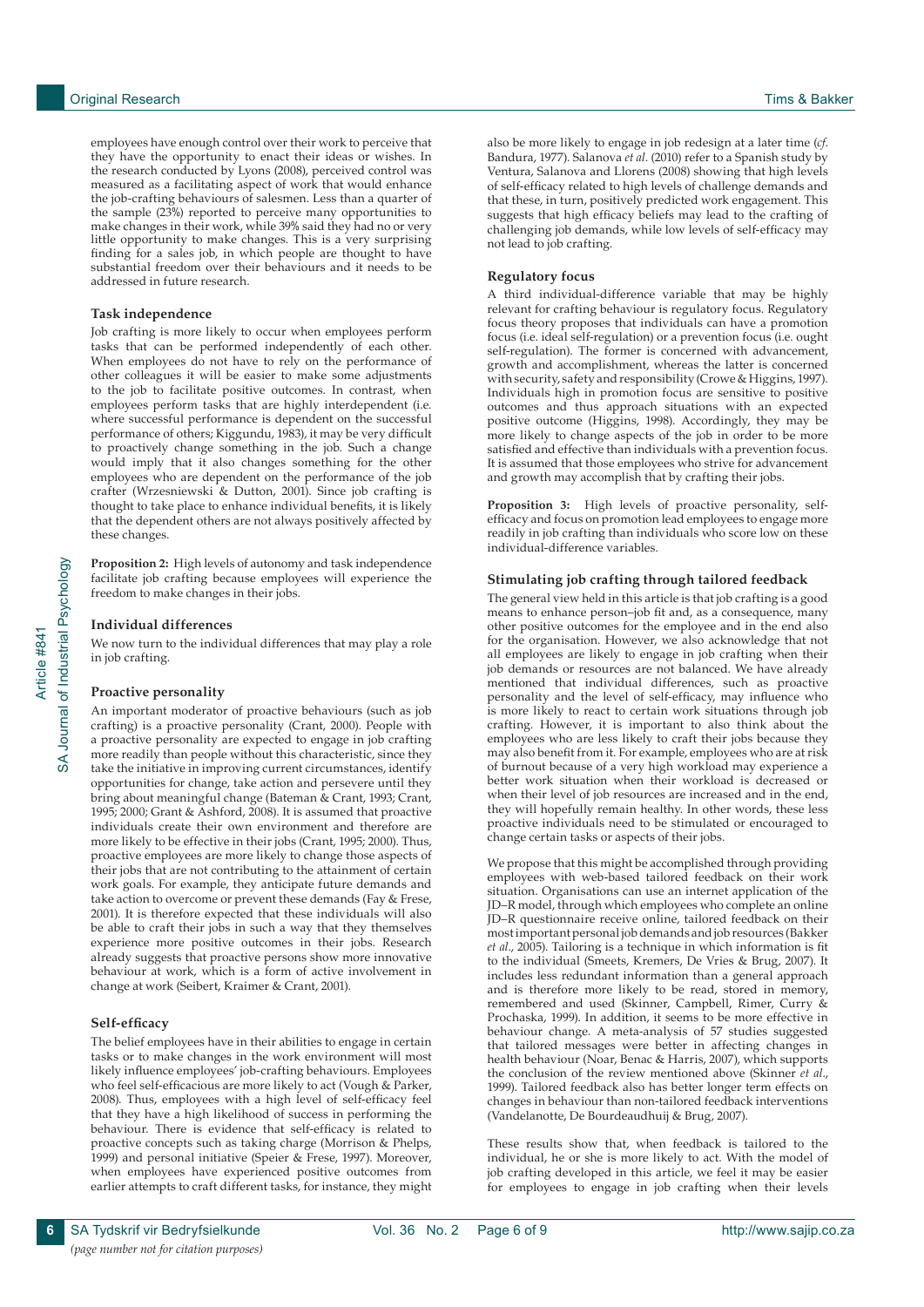of job demands and job resources are evaluated and they receive tailored feedback about their person-job (mis)fit (i.e. demands–abilities and needs–supplies ft). A possible method to achieve this would be to frst assess how the job demands are experienced by the employee and how many demands this person is able to handle according to their level of skills and knowledge. This analysis would indicate whether there is a discrepancy between the abilities of the person and the actual demands on their and thus whether there is a need to craft certain tasks. Secondly, the resources a person has for doing the job should be assessed, as well as the job resources he or she needs in order to perform well. This analysis will indicate whether there is a needs–supplies ft and what job resources would be the best candidates for crafting. If there appears to be no misfit between the job demands and resources in the environment and the employee's abilities and needs, then there is also no explicit reason to redesign the job. However, as was pointed out earlier, there may be a need to enhance the challenges at work. Feedback would then be provided to the employee. In sum, we propose that employees who receive tailored feedback about their current levels of job demands and resources are more likely to act and change their jobs accordingly because they pay more attention to the personalised feedback.

**Proposition 4:** Job crafting may be stimulated with tailored feedback because employees fnd it personally relevant and are therefore more likely to use the feedback to guide their actions.

# **Consequences of job crafting**

The complete of the three controls of the study<br>
are convergenced by contributions of the study<br>
metrics as the control of the study as Woostevel i.ed Dollar Doll proposed, job<br>
metrics as well control of the study and th Job crafting may lead to many positive outcomes for the employee as well as for the organisation. We have already mentioned a few of these outcomes throughout the article. Firstly, as Wrzesniewski and Dutton (2001) proposed, job crafting may lead to enhanced meaning of work and a positive work identity. By making changes in the job it will be possible to experience the job in another way and to craft another purpose of the work. Secondly, we propose that job crafting may enhance person-job fit and that this, in turn, may lead to high levels of job satisfaction and positive organisational outcomes, such as organisational commitment and employee retention (Kristof-Brown, Zimmerman & Johnson, 2005). People who are active in shaping their environment are also more likely to experience better well-being because they might feel that they have more control over their environment.

**Proposition 5:** Job crafting leads to positive outcomes for the employee (e.g. person-job fit, enhanced meaning, job satisfaction, work engagement) as well as for the organisation (e.g. commitment, high performance, reduced personnel turnover)

We furthermore suggest there may be a feedback loop between these positive outcomes and the level of job demands and resources. When employees experience positive emotions, it might be possible that a so-called gain spiral develops from positive outcomes to the level of job resources and demands. For example, research by Salanova *et al*. (2006) showed that job resources predicted work-related fow (a concept close to work engagement, including absorption, enjoyment and intrinsic motivation) and that this positively infuenced job resources. It is therefore expected that motivated and healthy employees infuence their levels of job demands and job resources over time in such a way that they accumulate resources and challenging demands and/or lower the amount of hindrance demands. This leads us to formulate the last proposition:

**Proposition 6:** There is a feedback loop from positive outcomes to levels of job demands and resources, such that positive outcomes have a positive effect on the level of job resources and challenge demands and a negative effect on hindrance demands.

# **DISCUSSION**

In this article we focused on the active role of employees in determining their job demands and job resources. We briefy reviewed the literature on proactivity at work by frst describing the changes made by employees that mostly beneftted the survival of their organisation and then discussed concepts that were more important for benefits at the individual level. Job crafting is seen as a very valuable means for individuals to customise their jobs to their own abilities, preferences and wishes. We also recognised that there may be moderating work characteristics (e.g. autonomy and task independence) and individual differences (e.g. proactive personality, selfefficacy, regulatory focus) that may stimulate some employees to craft their jobs more than other employees. Tailored feedback is proposed as a means to stimulate all employees to engage in job crafting. This type of feedback is assumed to have a positive effect on the elaboration of the message and therefore the feedback will be retained better and is more likely to affect the attitude and behaviour of the employee (Petty & Cacioppo, 1986).

Allowing employees to engage in job crafting may be a valuable means for organisations to keep their workers motivated by acknowledging that each employee is different and should be allowed to shape their job accordingly (within certain borders). Although we feel that job crafting is a good remedy for employees to enhance their work motivation and well-being, there are some limitations, which are discussed below.

# **Limitations of the study**

Firstly, because of the individual focus of job crafting it may be hard to detect what the immediate impact of job crafting is on the organisation. There may be situations in which it is possible that the changes an employee makes in their job design may lead to unwanted effects for the organisation. For example, a service worker may decide to work fewer hours behind the service desk in order to reduce the emotional demands imposed on him by customers. This may lead to fewer emotional demands for the respective employee, but it may reduce customer satisfaction because the clients need to wait longer for the service. However, we do believe that job-crafting behaviours will contribute to better outcomes for the organization most of the time, since happy and healthy employees are more likely to contribute positively to the organisation.

Secondly, the role of the supervisor may be a bit too simplistic. We assume that employees engage in job crafting without awareness of their supervisors. This may be true in some situations (e.g. crafting more social support from co-workers), but not in all cases. In some instances the supervisor may be needed to help employees by allocating them time to follow a course, for example. Furthermore, the supervisor plays an important role in providing feedback to the employee about work behaviours and may therefore also stimulate job-crafting behaviours. Supervisors can also build employees' self-efficacy by providing them the opportunity to experience mastery/ success at work (Bandura, 2001). More research attention therefore needs to be paid to the role and infuence of the supervisor on job crafting.

Thirdly, the question of how to stimulate employees to actively change aspects of their work that are causing them stress (because they are too demanding or boring) is hard to answer. We proposed that offering employees tailored feedback about their current level of job demands and resources in relation to their abilities and needs may make them aware of the potential 'problem areas'. In addition, they may be offered suggestions about how they can address these misfits. It is difficult to state how often this feedback should take place. It might be advisable to monitor the levels of job demands and job resources once a year and then to evaluate them again after three or six months in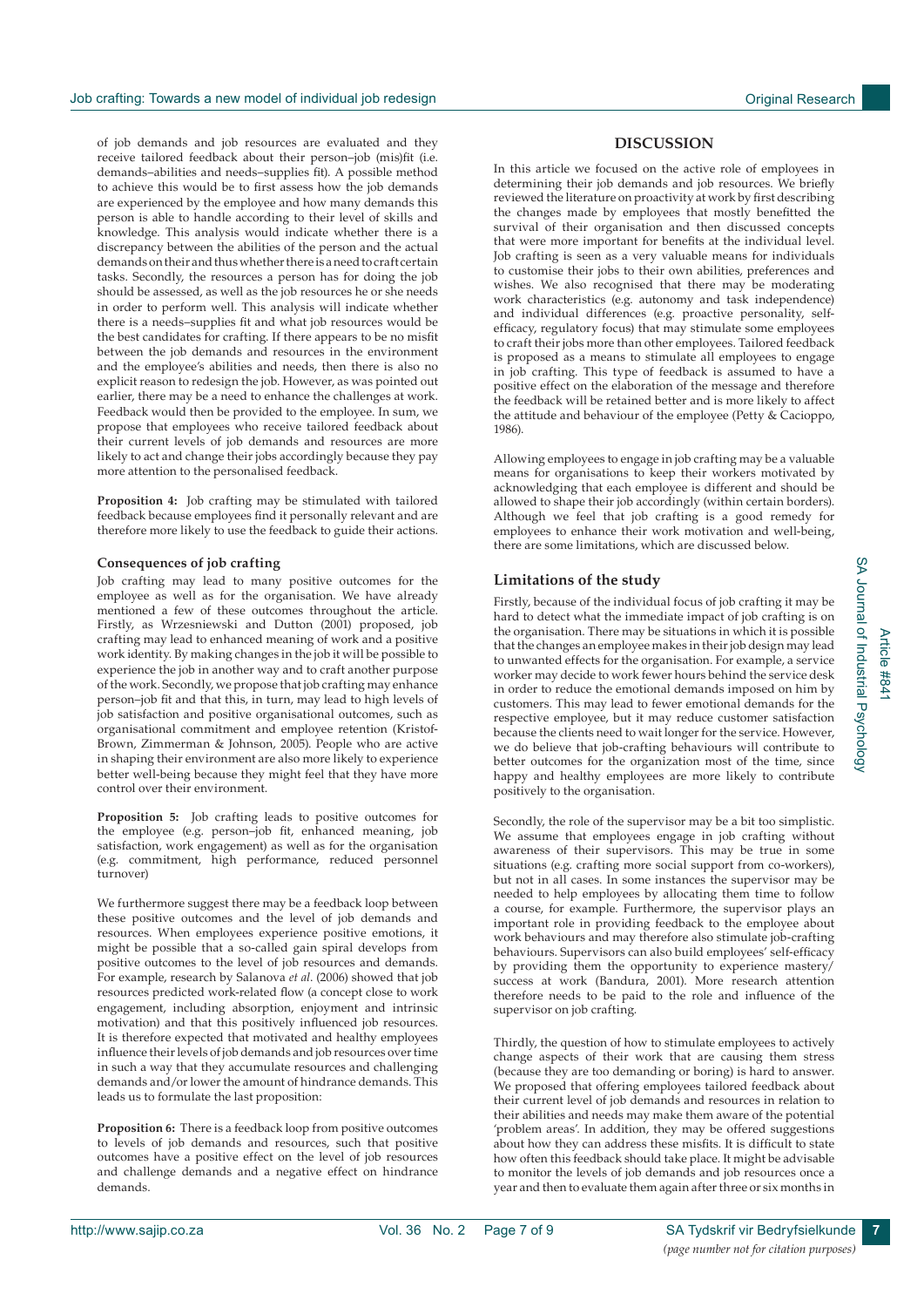order to investigate whether the employees were able to adjust them according to the feedback. However, a time frame that is too short will not reveal any of the changes that may take more time to accomplish, whereas some job-crafting behaviours may be relatively short in duration and will not be captured after a longer time.

### **Recommendations for future research**

There is still a lot of knowledge to be gained through jobcrafting research. Firstly, research may test the propositions formulated in this article or the proposed model as a whole. Secondly, longitudinal studies should aim to address the long-term consequences of job crafting. Do employees who redesigned certain aspects of their tasks really feel better and more motivated than individuals who complied with their assigned tasks? A related question that is highly relevant for organisations is whether these employees are also more productive and absent less often. Thirdly, it needs to be tested whether a feedback intervention is a proper means to stimulate employees to make changes in their job designs and how often this should take place.

# **CONCLUSION**

With this theoretical paper we wish to contribute to the job redesign literature and, more generally, to the literature on positive organisational behaviour (Bakker & Schaufeli, 2008). Instead of focusing on jobs when redesigning them, we argue that the focus should be on the individuals who perform the job. In this way, employees are more likely to be motivated and to experience well-being when performing the job because it better fits their individual abilities and needs. Organisations that regularly assess the person-job fit of their employees may, in turn, experience important benefits from these healthy, thriving and motivated employees who individually redesign their own jobs if necessary.

# **REFERENCES**

- Bakker, A.B., & Demerouti, E. (2007). The job demands-resources model: State of the art. *Journal of Managerial Psychology, 22,*  309–328.
- Bakker, A.B., Demerouti, E., & Euwema, M.C. (2005). Job resources buffer the impact of job demands on burnout. *Journal of Occupational Health Psychology, 10,* 170–180.
- Bakker, A.B., Demerouti, E., & Schaufeli, W.B. (2003). Dual processes at work in a call centre: An application of the job demands-resources model. *European Journal of Work and Organizational Psychology, 12,* 393–417.
- Bakker, A.B., Demerouti, E., & Verbeke, W. (2004). Using the job demands-resources model to predict burnout and performance. *Human Resource Management, 43,* 83–104.
- Bakker, A.B., Hakanen, J.J., Demerouti, E., & Xanthopoulou, D. (2007). Job resources boost work engagement, particularly when job demands are high. *Journal of Educational Psychology, 99,* 274–284.
- Bakker, A.B., & Schaufeli, W.B. (2008). Positive organizational behavior: Engaged employees in flourishing organizations. *Journal of Organizational Behavior, 29,* 147–154.
- Bandura, A. (1977). Self-efficacy: Toward a unifying theory of behavioural change. *Psychological Review, 84,* 191–215.
- Bandura, A. (2001). Social cognitive theory: An agentic perspective. *Annual Review of Psychology, 52,* 1–26.
- Bateman, T.S., & Crant, M.J. (1993). The proactive component of organizational behavior: A measure and correlates summary. *Journal of Organizational Behavior, 14,* 103–119.
- Berg, J.M., Dutton, J.E., & Wrzesniewski, A. (2008). What is job crafting and why does it matter? Retrieved June 22, 2009, from http://www.bus.umich.edu/Positive/POS-Teachingand-Learning/ListPOS-Cases.htm
- Biddle, B.J. (1979). *Role theory: Expectations, identities, and behaviors*. New York: Academic.
- Cable, D.M., & DeRue, D.S. (2002). The convergent and discriminant validity of subjective ft perceptions. *Journal of Applied Psychology, 87,* 875–884.
- Cable, D.M., & Judge, T.A. (1996). Person organization ft, job choice decisions, and organizational entry. *Organizational Behavior and Human Decision Processes, 67,*  294–311.
- Cavanaugh, M.A., Boswell, W.R., Roehling, M.V., & Boudreau, J.W. (2000). An empirical examination of self-reported work stress among U.S. managers. *Journal of Applied Psychology, 85,* 65–74.
- Crant, J.M. (1995). The proactive personality scale and objective job performance among real estate agents. *Journal of Applied Psychology, 80,* 532–537.
- Crant, J.M. (2000). Proactive behavior in organizations. *Journal of Management, 26,* 435–462.
- Crowe, E., & Higgins, T.E. (1997). Regulatory focus and strategic inclinations: Promotion and prevention in decision-making. *Organizational Behavior and Human Decision Processes, 69,*  117–132.
- Deci, E.L., & Ryan, R.M. (2000). The 'what' and 'why' of goal pursuits: Human needs and the self-determination of behavior. *Psychological Inquiry, 11,* 227–268.
- Demerouti, E., Bakker, A.B., Nachreiner, F., & Schaufeli, W.B. (2001). The job demands-resources model of burnout. *Journal of Applied Psychology, 86,* 499–512.
- Fay, D., & Frese, M. (2001). The concept of personal initiative: An overview of validity studies. *Human Performance, 14,*  97–124.
- Frese, M., & Fay, D. (2001). Personal initiative: An active performance concept for work in the 21st century. *Research in Organizational Behavior, 23,* 133–187.
- Frese, M., Garst, H., & Fay, D. (2007). Making things happen: Reciprocal relationships between work characteristics and personal initiative in a four-wave longitudinal structural equation model. *Journal of Applied Psychology, 92,* 1084– 1102.
- Frese, M., Fay, D., Hilburger, T., Leng, K., & Tag, A. (1997). The concept of personal initiative: Operationalization, reliability and validity in two German samples. *Journal of Occupational and Organizational Psychology, 70,* 139–161.
- Ghitulescu, B.E. (2006). Shaping tasks and relationships at work: Examining the antecedents and consequences of employee job crafting. Unpublished doctoral dissertation, University of Pittsburgh, Pittsburgh.
- Grant, A.M., & Ashford, S.J. (2008). The dynamics of proactivity at work. *Research in Organizational Behavior, 28,*  3–34.
- Grant, A.M., & Parker, S.K. (2009). Redesigning work design theories: The rise of relational and proactive perspectives. *The Academy of Management Annals, 3,* 317–375.
- Hackman, J.R., & Oldham, G.R. (1976). Motivation through the design of work: Test of a theory. *Organizational Behavior and Human Performance, 16,* 250–279.
- Hakanen, J.J., Bakker, A.B., & Demerouti, E. (2005). How dentists cope with their job demands and stay engaged: The moderating role of job resources. *European Journal of Oral Sciences, 113,* 479–487.
- Higgins, E.T. (1998). Promotion and prevention: Regulatory focus as a motivational principle. *Advances in Experimental Social Psychology, 30,* 1–46.
- Hobfoll, S.E. (1989). Conservation of resources: A new attempt at conceptualizing stress. *American Psychologist, 44,* 513– 524.
- Hornung, S., Rousseau, D.M., & Glaser, J. (2008). Creating fexible work arrangements through idiosyncratic deals. *Journal of Applied Psychology, 93,* 655–664.
- Jackson, L., & Rothmann, S. (2006). Occupational stress, organizational commitment, and ill-health of educators in the North West province. *South African Journal of Education, 26,* 75–95.